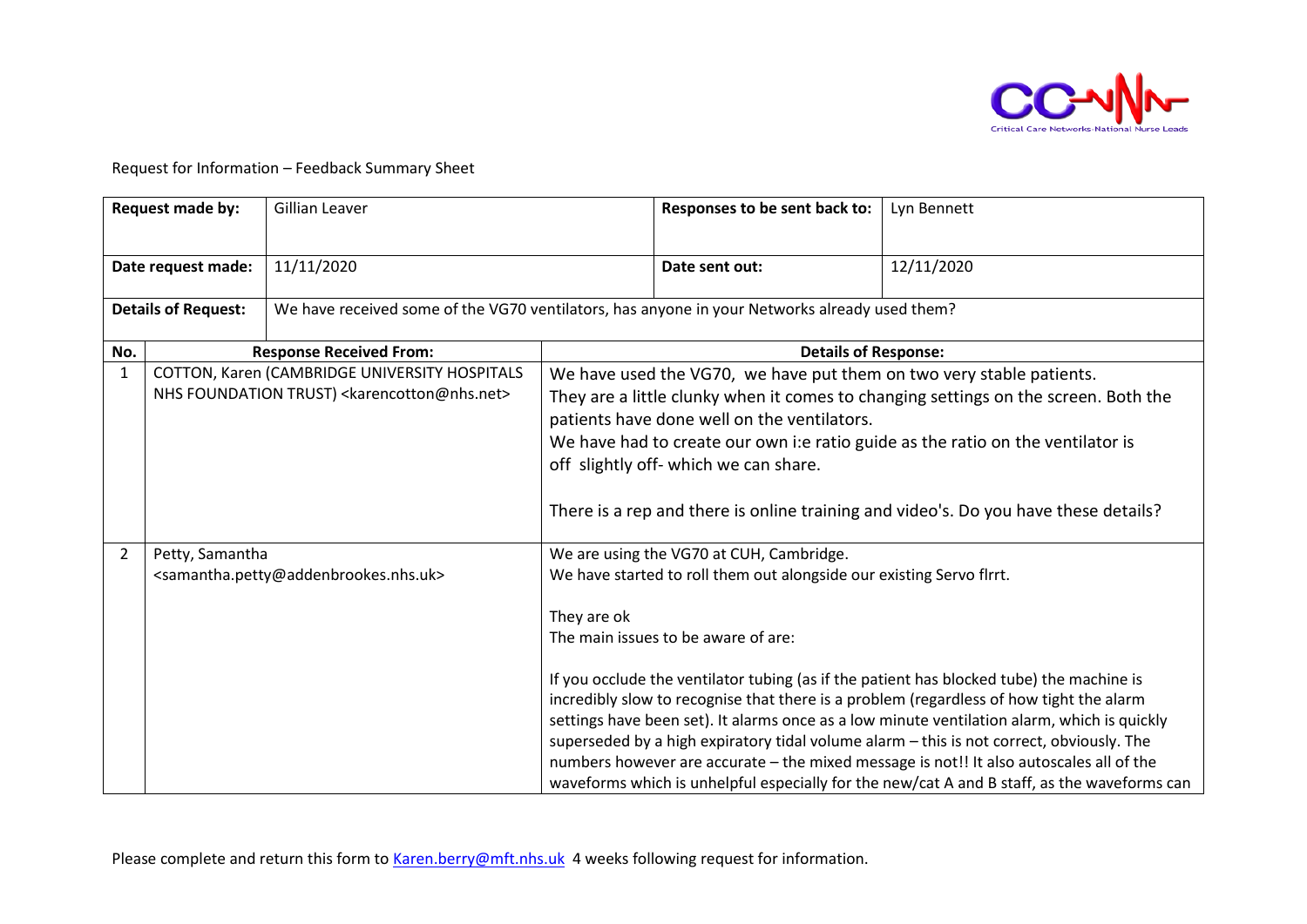

|   |                                                                         | appear as if the patient is ventilating from a distance away.<br>The expiratory block can cause issues. If not fullyclicked in but almost in the PEEP registers<br>high (and mimics a wet filter), if slightly further out PEEP is low and if fyrther out than that it<br>is more obvious as very noisy and an arrow replaces the numerical data on the Vti (if you<br>have it on the screen)<br>Each of the numerical values on the main waveform page when in operation are<br>interchangeable. We are swapping out MV for Vti in patients we are concerned may gas trap<br>or if we are wanting to monitor a potential leak |
|---|-------------------------------------------------------------------------|--------------------------------------------------------------------------------------------------------------------------------------------------------------------------------------------------------------------------------------------------------------------------------------------------------------------------------------------------------------------------------------------------------------------------------------------------------------------------------------------------------------------------------------------------------------------------------------------------------------------------------|
|   |                                                                         | The main issue which needs to be mitigated for is the indirectly set I:E.<br>I've created an excel for our ICU/NCCU here which is laminated and hangs off each machine.<br>It allows our nursing team to plot the I:E if the patient is in SIMV (as the I:E does not appear<br>on the screen unless in pure mandatory modes). This can be an issue as if anyone changes<br>the RR but forgets to change the inspiratory time they inadvertently change I:e $-$ you may<br>use an indirectly set vent as your main frontline vent anyway so this may not be an issue.<br>I've attached it just in case it would help            |
|   |                                                                         | Only other things are than the PS needs to be set in SIMV.<br>In PSV the PEEP and FiO2 appear on the bottom bar, but you need to press additional<br>settings to get to the PS detail. This is a bit of a pain as sometimes people change the PS<br>when the bedside nurse is on break. They need to be extra vigilant all of the time which is yet<br>another ask. Oh, and it doesn't slave to our computerised system which is creating extra<br>workload for an already tired workforce.                                                                                                                                    |
|   |                                                                         | If you want any extra info please feel free to drop me a line                                                                                                                                                                                                                                                                                                                                                                                                                                                                                                                                                                  |
| 3 | Key Kim - Modern Matron <kim.key@uhl-tr.nhs.uk></kim.key@uhl-tr.nhs.uk> | Here at the Leicester General Hospital ICU we have had them delivered and a small group of<br>staff have been trained but we have not needed to use them of yet.                                                                                                                                                                                                                                                                                                                                                                                                                                                               |
| 4 |                                                                         | There is some good information on e-learning for health, I can't get a direct link, but                                                                                                                                                                                                                                                                                                                                                                                                                                                                                                                                        |